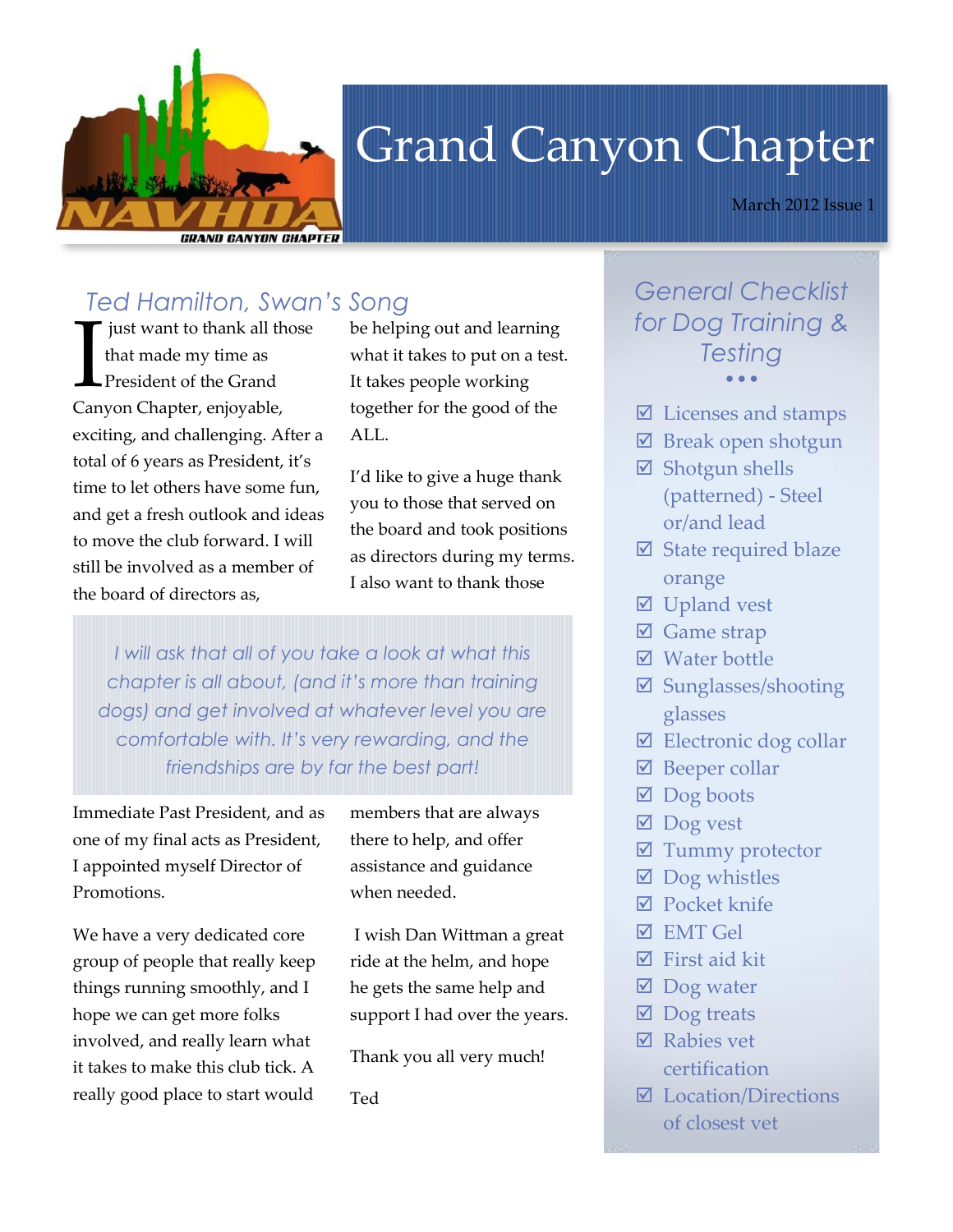*The History of the Grand Canyon Chapter*

n July of 2001, a letter was sent out by Brent Richards, of Holbrook, Arizona to all looking for interest to start a chapter in the State. I

On August 19, 2001 we had and organizational meeting at the home of Kit Critchlow. There were about 10 or 12 people there, from around the state. We had folks from Flagstaff, Tucson, Holbrook, Prescott, and the Phoenix area.

We decided to move forward with the chapter. We put together some bylaws, talked some folks into being officers, and we were sanctioned by NAVHDA in September of 2001.

Those original officers were, President, Brent Richards, Vice President, Ted Hamilton, Treasurer, Chuck Metchis, and I don't recall if we had a secretary, or if we combined the treasurer and secretary. But we were off and running.

Our first test was April 21 and 22, 2002. It was a Natural Ability Test, held out Dugas road. The grounds were very rocky, and the water was a very stinky stock pond. But we did it! The judges for that test were, then NAVHDA president Joe Doelejsi, NAVHDA Secretary, Dick StAmant, and Terry Petro, with Apprentice Gabby Awbrey. It was a real learning experience for many of us, as it was our first NAVHDA test.

We struggled for the first few years, almost disbanded, as we had could not find locations suitable for utility water work, and being so spread out we



had trouble organizing trainings, and interest in the club was slowly disappearing.

Fortunately, we got some new members, rekindled the fire, and got back on track.

We hosted the NAVHDA Annual Meeting in Phoenix in January of 2006, with a chapter of about 18 people. It was a huge event. Spear headed by then Vice President Melissa Knutson. Most of the members that put the meeting on are still a very active part of our chapter, and keep things running after all these years.

The (charter) members that started the Grand Canyon Chapter of NAVHDA were:

> Kit Critchlow Rick Graves Randy Haines Ted and Rhonda Hamilton Joy Hernbrode John Kippes Dale Little Alan Manas Chuck Metchis Brent Richards Anita Weiss Steve Wiley Richard StAmant

Our chapter now has a membership of between 30 and 40 people, we hold 2 tests a year, and hold training sessions regularly.

It was a struggle in the early years, but we now have a strong viable chapter, growing and improving with each year.

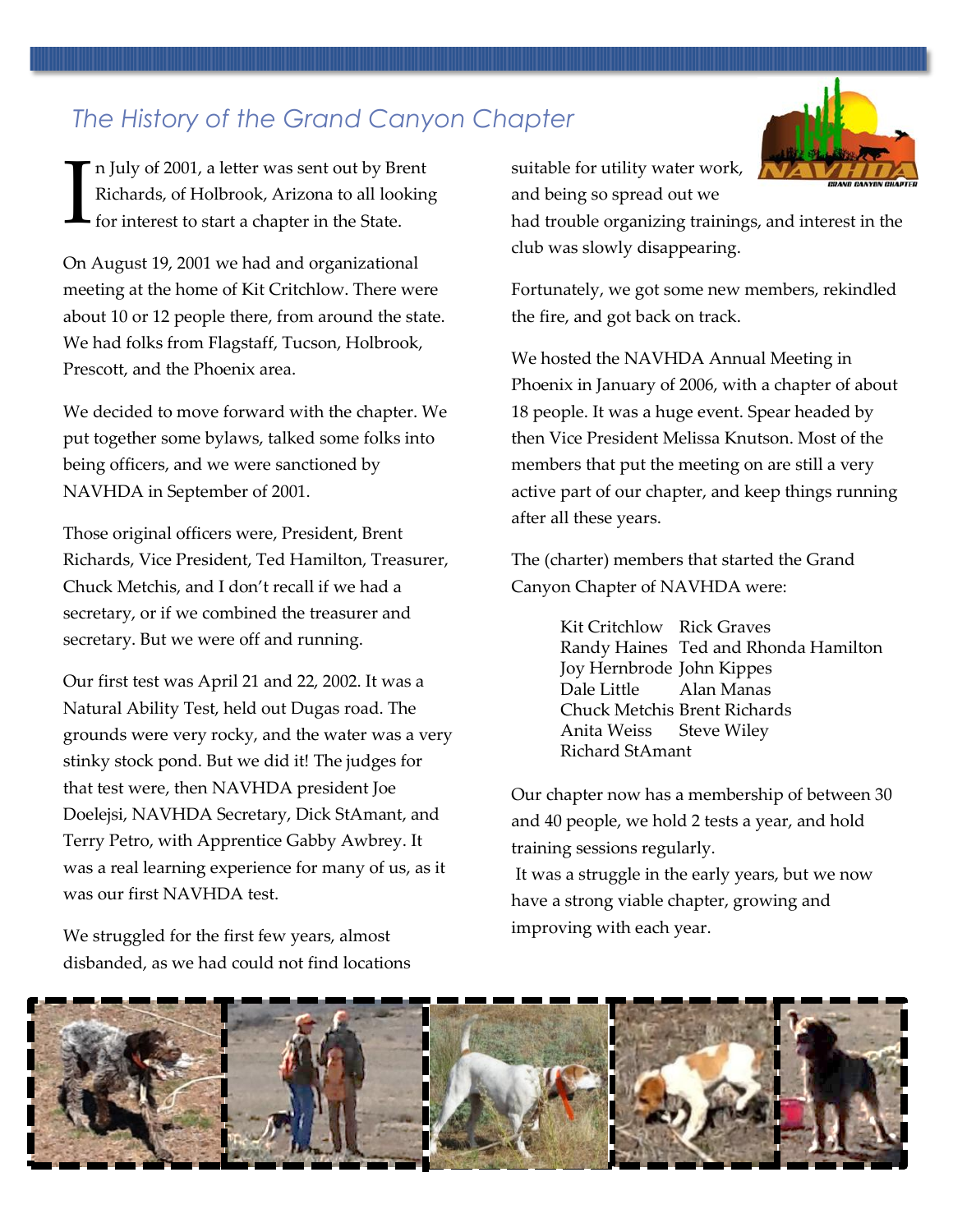#### *Need Birds?*

 $\bullet$   $\bullet$   $\bullet$ Pigeons \$3.00 Chukar \$8.00 Quail \$5.00 Pheasant \$12.00 Ducks \$15.00 *(Only 5- available Greg-3/Ted-2)*

Email your bird order [Greg](mailto:greg@cpec-laundry.com)  by Thursday evening before a training weekend.

#### *Who we are*

 $\bullet$   $\bullet$   $\bullet$ **President:** [Dan Wittman](mailto:wits-end_knl@msn.com)

**Treasurer:** [Erv Comber](mailto:ervcomer@gmail.com)

**Promotions/Public Relations Director:** [Ted Hamilton](mailto:pudelpointerguy@msn.com)

**Southern Training Director:**  [Greg Svancara](mailto:greg@cpec-laundry.com)

**Western Training Director:**  [Anita Weiss](mailto:1gba@citlink.net)

#### **Newsletter Executive Editors:**

[Mark & Kirsten Williams](mailto:markandkirsten@q.com)

## *Member Profile: Gregory Svancara*

ho am I? I am an Arizona "Desert Rat" 50 some years now, who was born in Phoenix, AZ. **M** Arizona "Desert Rat" 50<br>
some years now, who<br>
was born in Phoenix, AZ.<br>
and grew up in a family of nine. As a kid I thoroughly enjoyed the outdoors! My parents had a cabin in Greer AZ. and through grade school I spent my summers and fall hiking, hunting & fly fishing. I loved to hunt birds and big game, but because you got more field time while bird hunting, I fell in love with wing shooting.

Out of college- with a Commercial Art degree, I went to work for my father as a Maytag commercial laundry service technician in Phoenix. Go figure! He had purchased the Maytag Commercial Laundry Equipment Distributorship (C-PEC) in AZ. I opened up our Tucson office 4- years later and was married

and I enjoy our own cabin in Greer now, so I get to still hunt and fish where I did as a kid. As for work, my brother and I through acquisition own our fathers business (C-PEC).

My first Dog of 14 years was a Weimaraner which I hunted but did

to my wife Debbie. Our two daughters Lyndsey and Colleen are currently attending the "U of A", while Debbie and I are empty nesters with two dogs - Jake (GSP) and Avalon (Min Pin). Debbie



and fond memories to me the short 4- years I have been a member. I have a (UT) Prize II on Jake now and I look forward to working with him and my future puppies to come, in this fine training system.

is! "A NAVHDA Lifetime Member"!

not know how to train. It was not until a year after she passed that I searched online for another Bird Dog,



and a whole new world opened up to me. "NAVHDA"! I bought my beloved "German Shorthaired Pointer" (Jake) from Anita Weiss who introduced me to the Association! My only NAVHDA regret is not finding it sooner. The club had the same goals that I had! "To build a quality dog for the field and wetland birds I hunted". Not only do I hunt a lot more now, but the quality of my

hunts increased tremendously. I owe the Grand Canyon NAVHDA Chapter many thanks for my trained hunting Dog which has brought much joy, satisfaction

And that is who Gregory D. Svancara